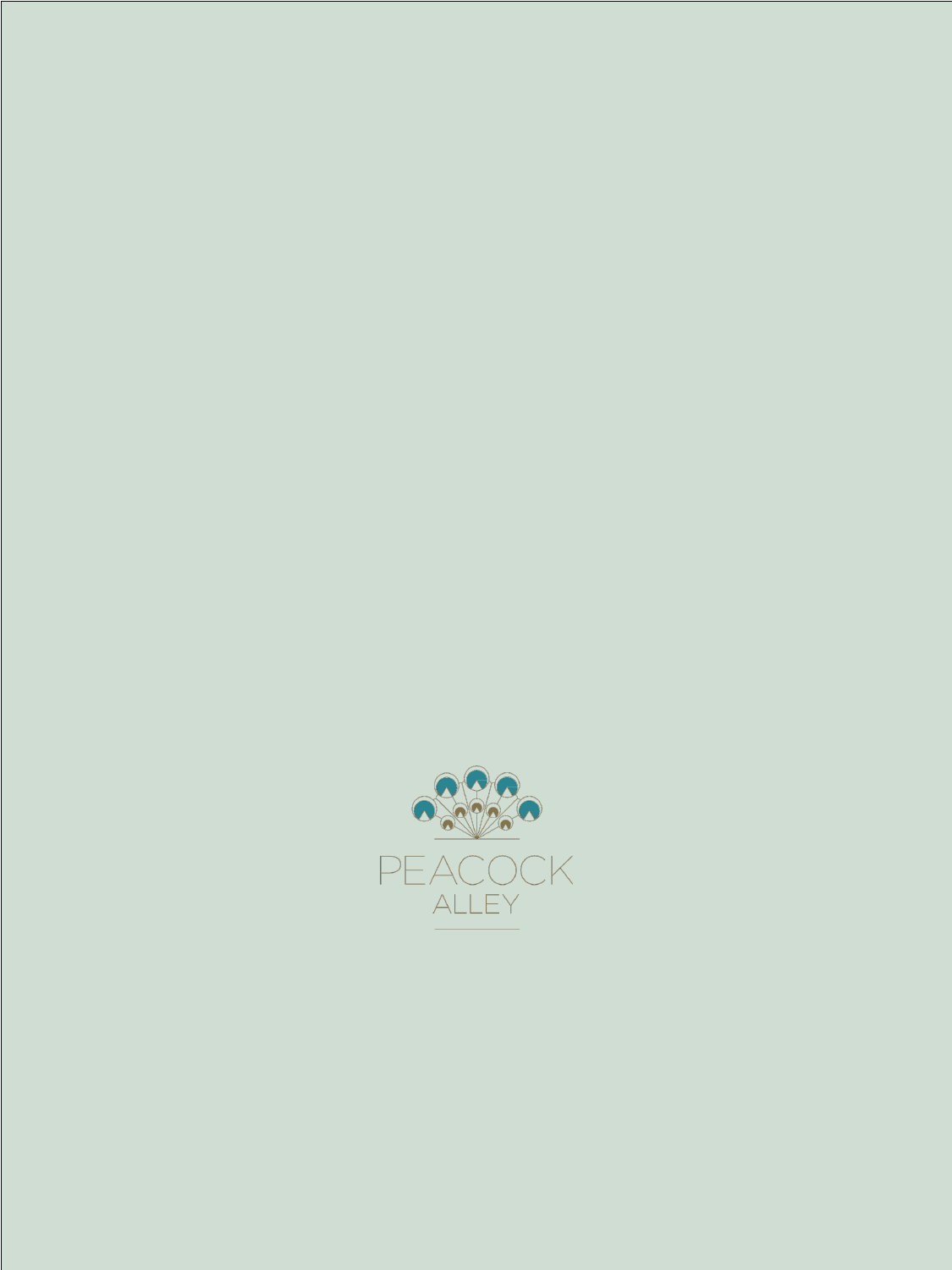All prices are in US Dollars and are subject to service charge and applicable taxes.

## THE CAVIAR LOVER

## OSCIETRE CAVIAR (30G Buckwheat Blinis, Egg White, Egg Yolk, Crème Fraîche , Chives, Onions

198

BELUGA CAVIAR (30G) Buckwheat Blinis, Egg White, Egg Yolk, Crème Fraîche , Chives, Onions 398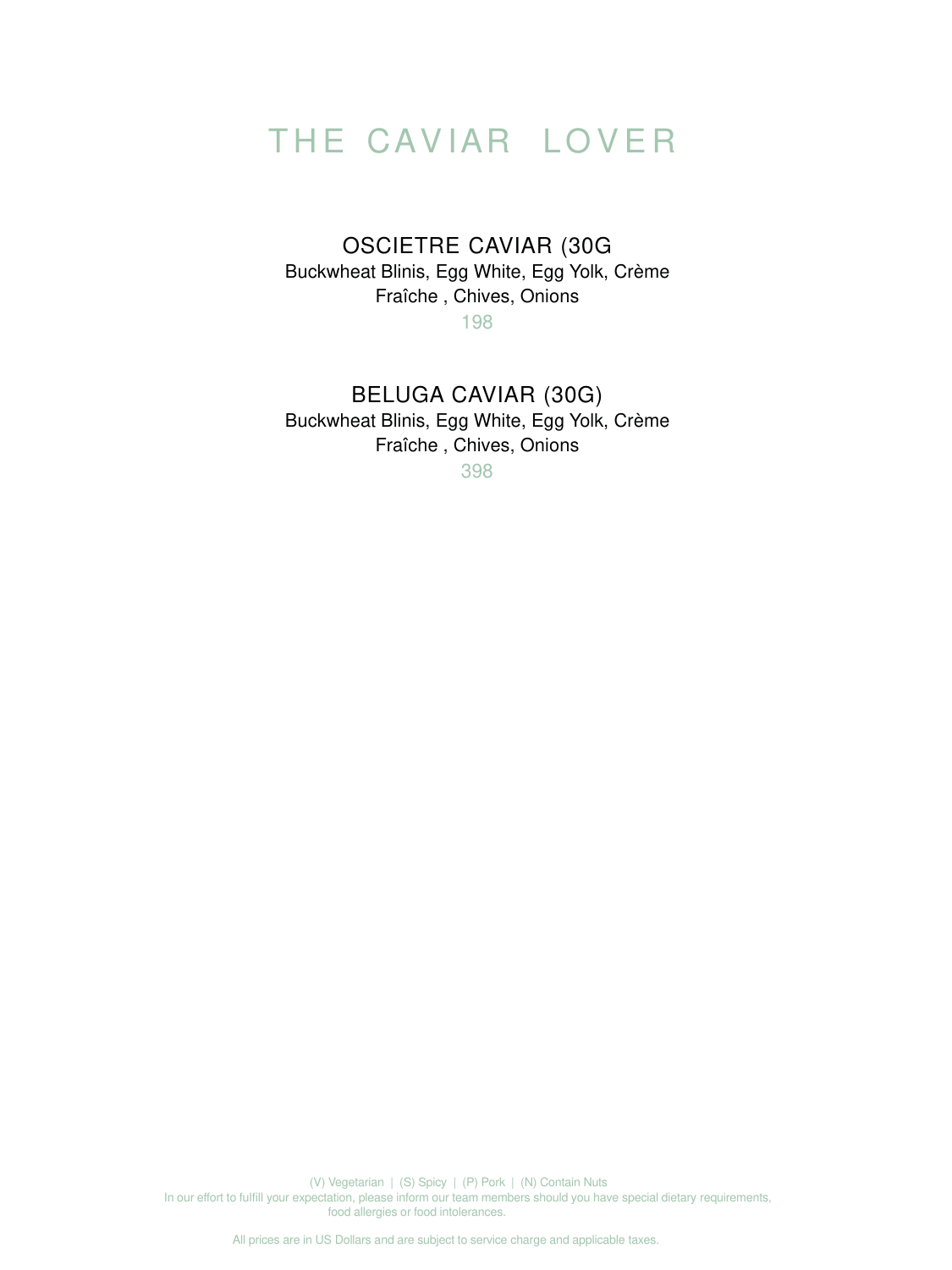All prices are in US Dollars and are subject to service charge and applicable taxes.

## **SAVOURY**

#### MALDIVIAN TUNA TARTARE WITH AVOCADO Yuzu Soy Vinaigrette, Mango Ginger Puree, Sesame Seeds, Coriander 40

TIGER PRAWN COCKTAIL Avocado, Iceberg Lettuce, Cocktail Dressing

49

WOK-FRIED CRISPY JUMBO PRAWN (N) Green Mango Salad, Signature "V" Sauce

44

MALAYSIAN SATAY (N) Cucumber, Onion, Rice Cake, Peanut Sauce Choice of Marinated Chicken, Beef or Lamb 34

### STUFFED CHICKEN WINGS (S) Spice Dust, BBQ Dip 30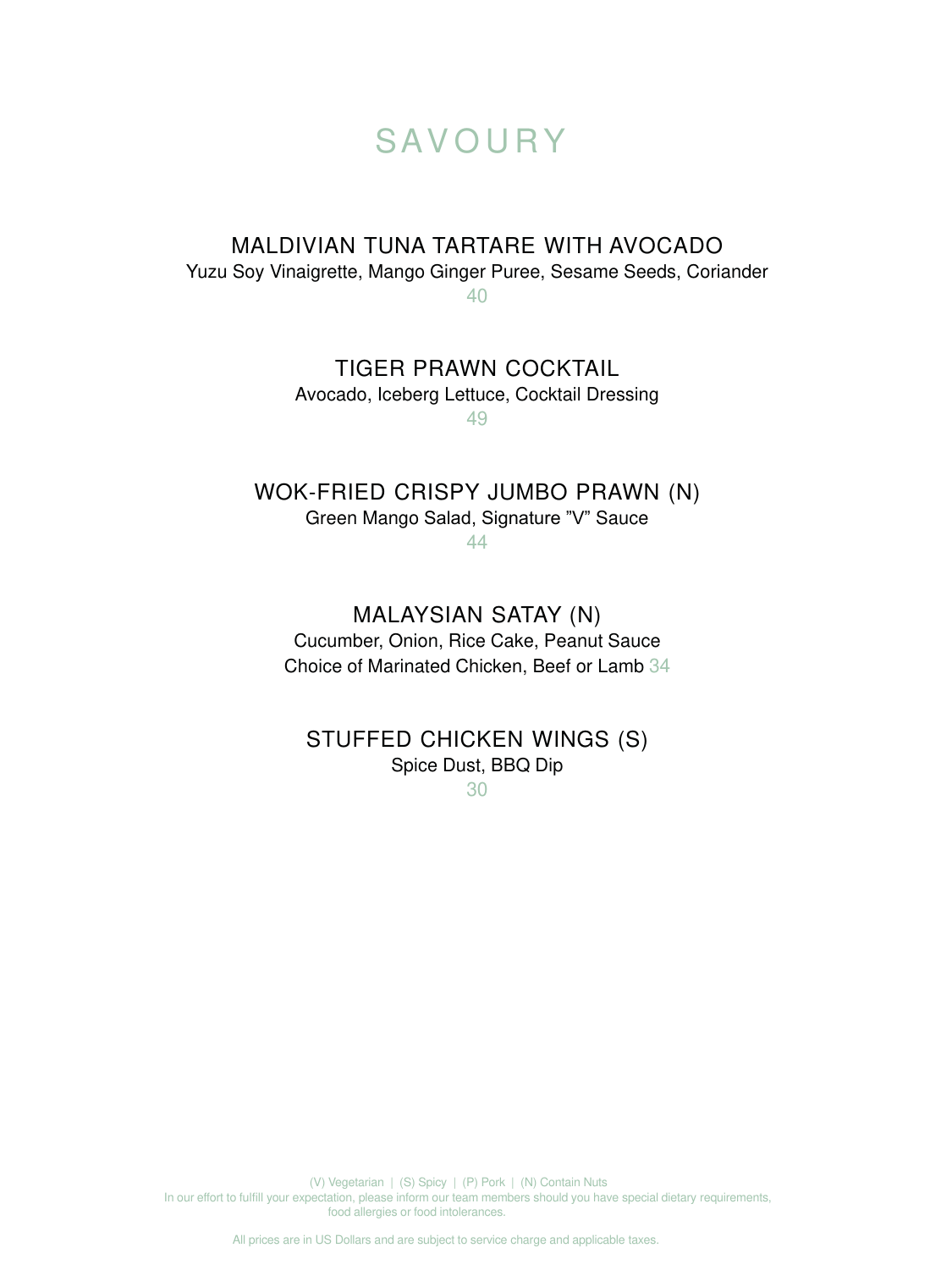All prices are in US Dollars and are subject to service charge and applicable taxes.

## SALAD

## CAESAR SALAD (P) 34 Heart of Baby Romaine, Parmesan, Croutons, Pork Bacon Prawn 39 Grilled Chicken Breast 36 Smoked Salmon 38

### WILD ORGANIC GREEN SALAD (V)

Mixed Green Leaves, Avocado, Cherry Tomatoes, Cucumber, Olives, Croutons Lemon Vinaigrette

32

### BURRATA SALAD (V)

Heirloom Tomatoes, Arugula, Basil, Olive Oil Caviar, Aged Balsamic Vinegar

39

### WALDORF SALAD (V)

Granny Smith Apple, Caramelized Walnuts, Raisin, Celery, Truffle Oil, Mayonnaise

34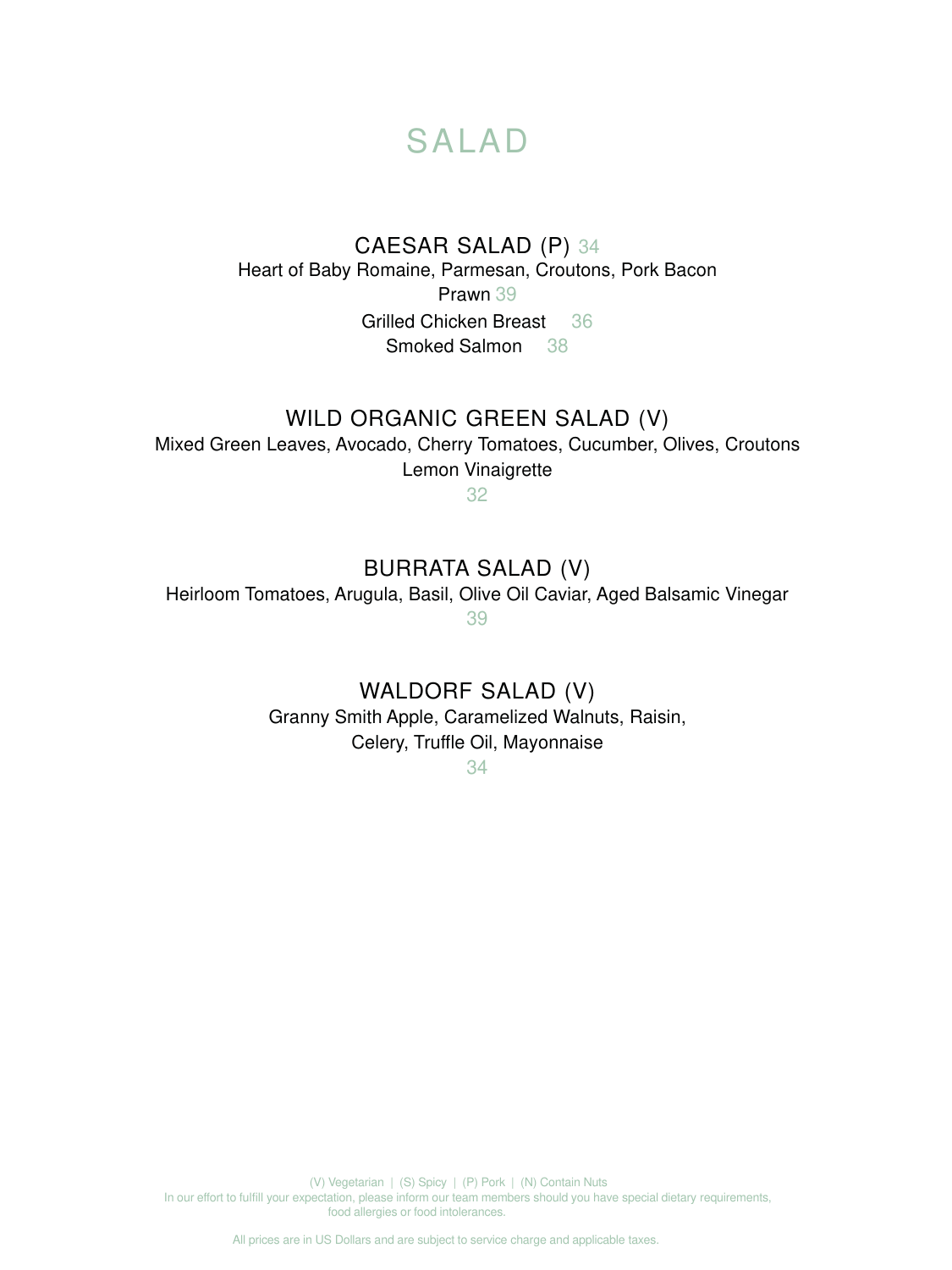## BURGERS AND SANDWICHES

WAGYU BEEF BURGER (P) Brioche Bun, Caramelized Onion, Tomato, Bacon, Gruyère Cheese 58 Half Board Supplement Applicable 10

All prices are in US Dollars and are subject to service charge and applicable taxes.

SOFT SHELL CRAB BURGER (S) Brioche Bun, Soft-shell Crab, Tangy Chili Mayonnaise, Tobiko, Gherkin 45

MALDIVIAN YELLOW FIN TUNA BURGER (S) Squid Ink Bun, Seared Tuna, Capers, Lettuce, Tangy Mayonnaise, Espelette Chili 42

WESTHOLME WAGYU BEEF STEAK SANDWICH

Ciabatta Bread, Gruyère Cheese, Caramelized Onion, Arugula Salad, Garlic Mayonnaise

48

TRIPLE DECKER CLUB SANDWICH (P)

Fried Egg, Grilled Chicken, Tomato, Lettuce, Bacon, Mayonnaise 37

#### TANDOORI CHICKEN WRAP Turmeric Tortilla, Tandoori Chicken, Kechumber Salad, Mint Sauce 36

#### TRADITIONAL FISH AND CHIPS Tartare Sauce, Green Pea Mash, Lemon Wedges 42

#### All Burgers and Sandwiches served with Truffle Fries or Mesclun Salad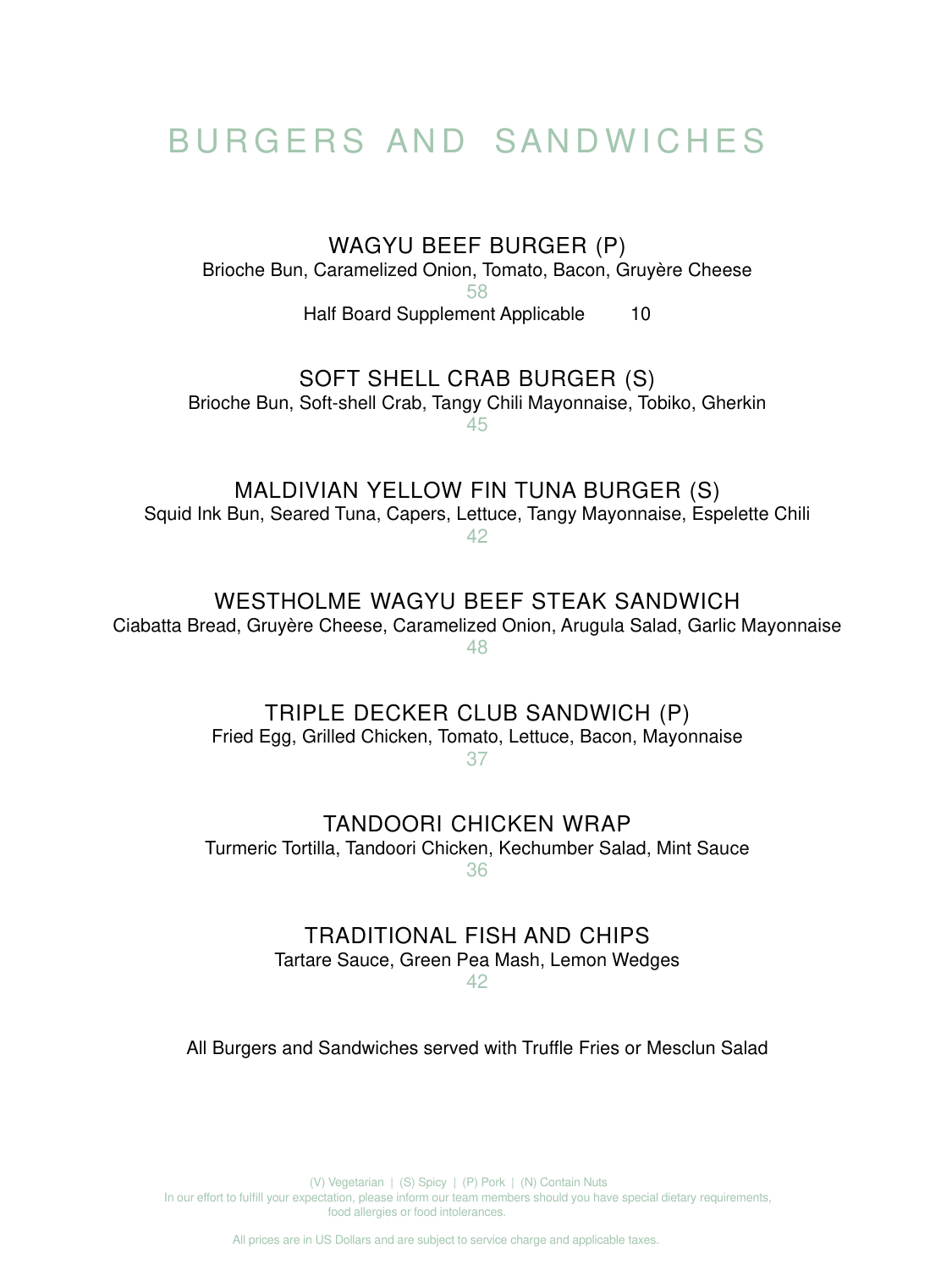All prices are in US Dollars and are subject to service charge and applicable taxes.

**SORBETS** Peach, Lemon, Raspberry, Guava

# **SWEET**

CLASSIC VANILLA CRÈME BRÛLÉE

Raspberry Furrow, Fresh Raspberry

22

RED VELVET CAKE Cream Cheese Frosting, Fresh Raspberry 25

ICE CREAM Vanilla, Strawberry, Coffee, Belgian Chocolate

8 | SCOOP

## CHEESE PLATTER (N)

Alleosse Cheese Platter Fruit Bread, Dried Fruits, Nuts, Grapes, Homemade Chutney

68